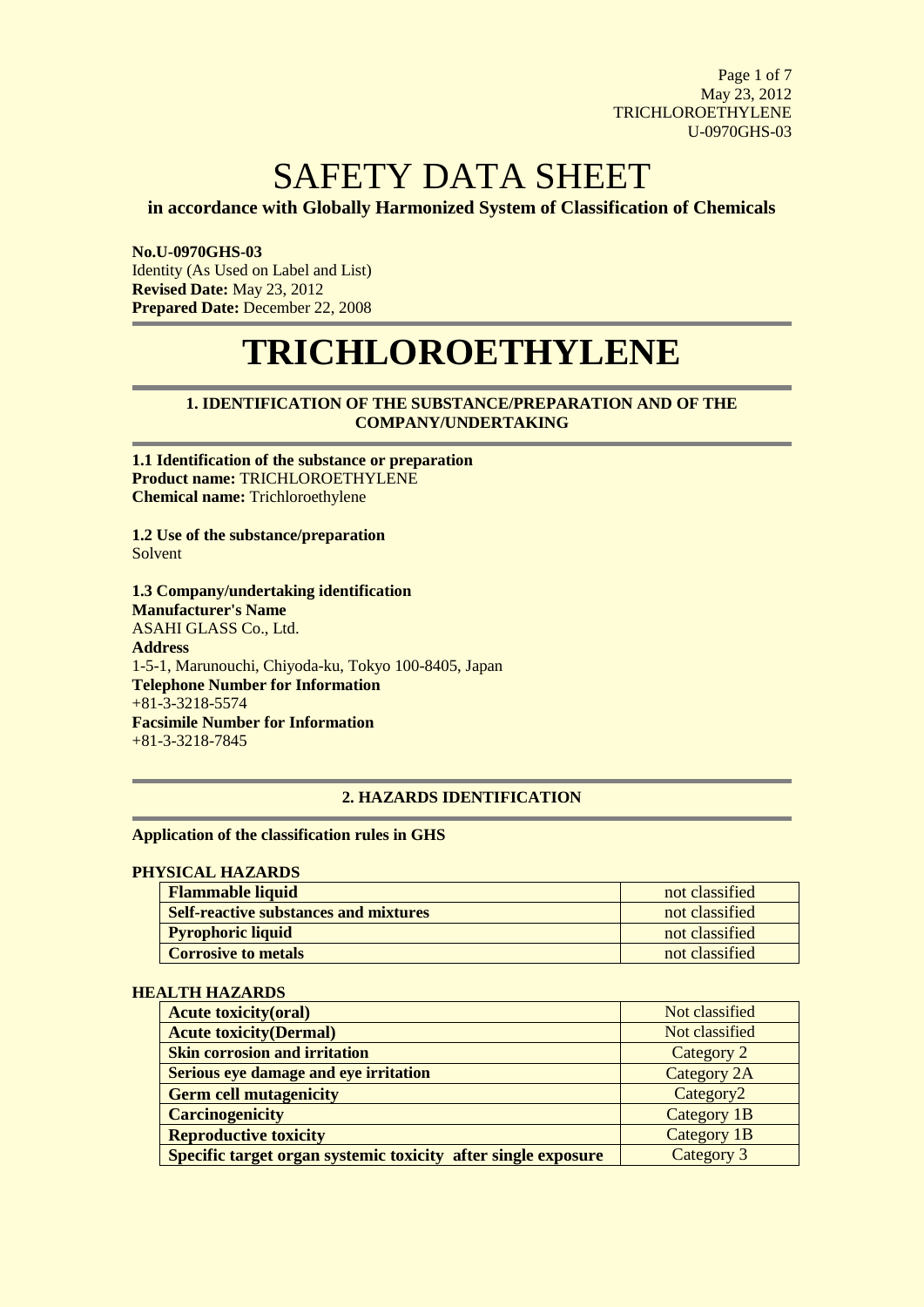Page 2 of 7 May 23, 2012 TRICHLOROETHYLENE U-0970GHS-03

| Specific target organ systemic toxicity after repeated | Category 1 |
|--------------------------------------------------------|------------|
| <b>exposure</b>                                        |            |
| <b>Aspiration toxicity</b>                             | Category 2 |

## **HAZARDOUS TO THE AQUEOUS ENVIRONMENT**

| <b>Acute</b>   | $\tilde{\phantom{a}}$<br>tegory<br>Cacc,<br>∼ |
|----------------|-----------------------------------------------|
| <b>Chronic</b> | ∽<br>mot<br><b>AIPU</b><br>Cacc;<br>∼         |



**Signal word: Danger** 

#### **Hazard statement**

 Causes skin irritation. Causes serious eye irritation. Suspected of causing genetic defects. May cause cancer. May damage fertility or the unborn child. May cause respiratory irritation. May cause drowsiness or dizziness. Causes damage to organs. May be fetal if swallowed and enters airway. Toxic to aquatic life. Toxic to aquatic life with long lasting effects.

## **3. COMPOSITION / INFORMATION ON INGREDIENTS**

### **Components**

| $ICAS-No$      | Name              | % Weight |
|----------------|-------------------|----------|
| $179 - 01 - 6$ | Trichloroethylene |          |

## **4. FIRST-AID MEASURES**

 **Inhalation**: Remove the victim from the contamination immediately to fresh air and keep the victim warm and quiet. Obtain medical attention immediately. If breathing is weak, irregular or has stopped, loosen his collar and belt and administer artificial respiration.

 **Skin Contact:**  Remove all contaminated clothing, shoes and socks from the affected areas as quickly as possible, cutting them off if necessary.

Wash the affected area with plenty of water using a mild soap or a detergent for skin. If irritation persists, obtain medical attention immediately.

## **Eye Contact:**

Immediately flush eyes with running water at least 15 minutes. Hold eyelids open during flushing. If irritation persists, repeat flushing. Obtain medical attention immediately.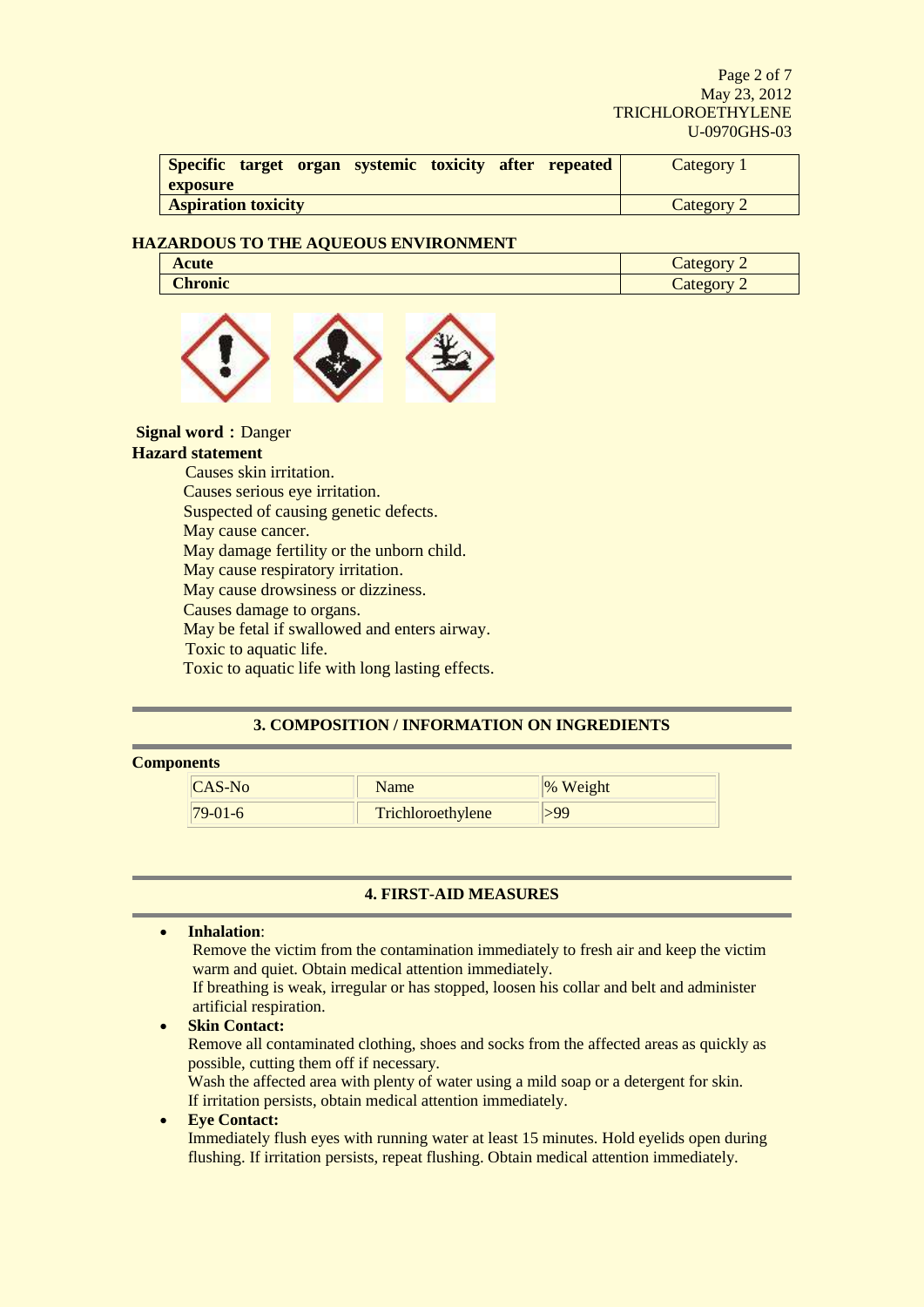Page 3 of 7 May 23, 2012 TRICHLOROETHYLENE U-0970GHS-03

**Ingestion:**

DO NOT induce vomiting. If spontaneous vomiting occurs, have victim lean forward with head down to avoid breathing in of vomits

Keep an unconscious person the patient in the lateral position in the transportation. Obtain medical attention immediately.

## **5. FIRE-FIGHTING MEASURES**

- **Suitable extinguishing media**: Use media appropriate for surrounding fire and/or materials. Dry chemical powder, form or carbon dioxide. No self-combustibility.
- **Unsuitable extinguish media/methods:** none
- **Hazardous combustion product or gases:** Hydrogen chloride, phosgene.
- **Special protective equipment for fire fighters:** Fire fighters should use pressure-demand self contained breathing apparatus due to possible exposure to hydrogen chloride and phosgene gases.
- **Additional Information:** Shut off fuel to fire if possible to do so without hazard. Vapors concentrated in a confined or poorly-ventilated area can be ignited upon contact with a spark, flame or high-intensity source of heat. This can occur at concentrations in air of approximately 8-10.5%.

## **6. ACCIDENTAL RELEASE MEASURES**

#### **Personal precautions:**

Ensure adequate ventilation.

Unprotected personnel should move upwind of spill. Evacuate non essential personnel.

Only personnel equipped with proper respiratory and skin/eye protection should be permitted in area. **Environmental precautions:**

Shut off source of ignition and ventilate spill area.

Do not wash away into shower or waterway.

Take precautions as necessary to prevent contamination of ground and surface waters.

#### **Methods for cleaning up/taking up**:

Sweep up to avoid slipping hazard and dispose of in accordance with applicable regulations. Recover or absorb spilled material on sawdust or vermiculite and sweep into closed containers for disposal.

#### **Additional information:**

Information for safe handling looks up chapter 7. Information for disposal looks up chapter 13.

### **7. HANDLING AND STORAGE**

#### **Handling**

In doors, use with sufficient ventilation to keep employee exposure below recommended limits. Avoid leak, overflow and dispersal. Prevent form vapor.

In case of chance exposure to this substance wear suitable protective glove, eye protection and respiratory equipment. Keep upwind of work area.

Do not allow product to contact open flame or electrical heating elements because dangerous decomposition products may form.

Keep container tightly closed when in not use.

Waste fluid takes up and place in closed containers for disposal.

Use floor material which is able to prevent soil infiltration. To avoid cracks of floor.

Mechanical ventilation should be used in low places because vapor is 4.5 times as heavy as air.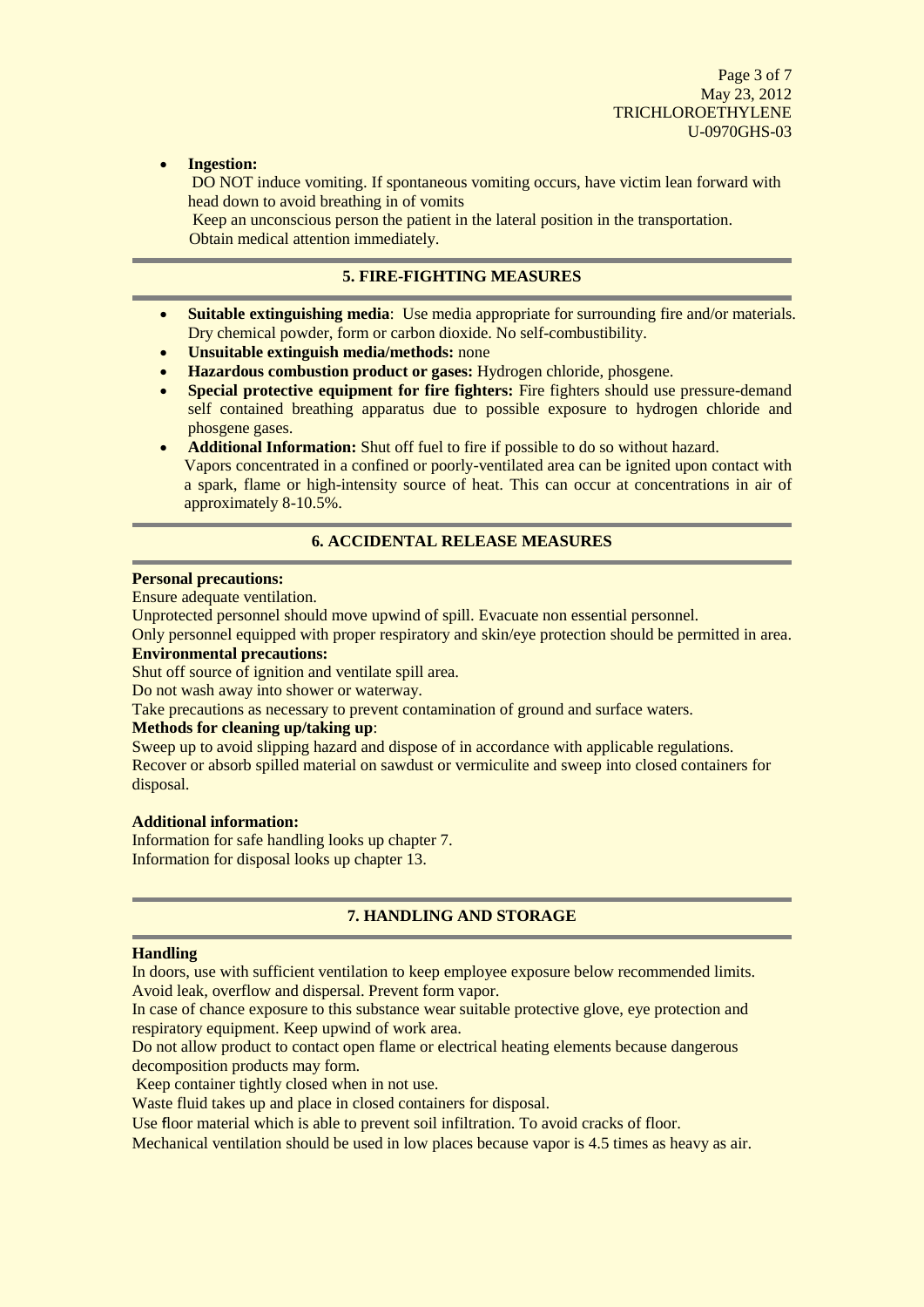#### **Storage**

Store in cool, dry, well –ventilated location. Keep away from sunlight. Keep container tightly closed. Prevent spills from entering sewers, watercourses or low areas.

Use floor material which is able to prevent soil infiltration.

Build roof or cover by vinyl sheet in the case of storage container in an outdoor location.

## **8. EXPOSURE CONTROL / PERSONAL PROTECTION**

### **Ingredients with occupational exposure limits to be monitored**

**Ingredient name:** Trichloroethylene **OSHA (1993)**: PEL-TWA: 100ppm; (Acceptable Ceiling Concentration); 200ppm; (5mins in any 2h); 300ppm **ACGIH (2007) TLV-TWA:** TLV-TWA: 10ppm, A2; STEL, 25ppm

**Exposure controls occupational exposure controls Engineering Controls:** Local exhaust ventilation required. **Personal protection:**

- **Respiratory Protection:** A NIOSH/MSHA approved air-supplied respirator for concentrations of trichloro-ethylene above 500 ppm.
- **Eye Protection:** Use chemical safety goggles when there is potential for eye contact.
- **Skin protection:** Impervious gloves

**Other protection:** If need, protective clothing and rubber boot should be used.

## **9. PHYSICAL AND CHEMICAL PROPERTIES**

- **Appearance and Odour:** Clear, colorless liquid with mild, ethereal odour.
- **Boiling Point:** 87.2deg.C
- Flash Point (Method Used): No flash obtained when tested in usual manner
- **Flammable Limits:** 10.5vol% ( in the air at 100deg.C) UEL; 41.0 vol%(in the air at 100deg.C)
- **•** Specific Gravity  $(H_2O = 1)$ : 1.465
- **Vapour Pressure:** 7.7kPa (20deg.C)
- **Melting Point:** -86.2 deg.C
- **Vapour Density (Air = 1):** 4.53
- **Evaporation Rate (Ethyl ether = 1):** 0.28
- **Solubility in Water:** 0.11 g/100ml water (20deg.C)

### **10. STABILITY AND REACTIVITY**

**Conditions to avoid:** Open flames, hot glowing surfaces, or electric arcs.

**Stability:** Stable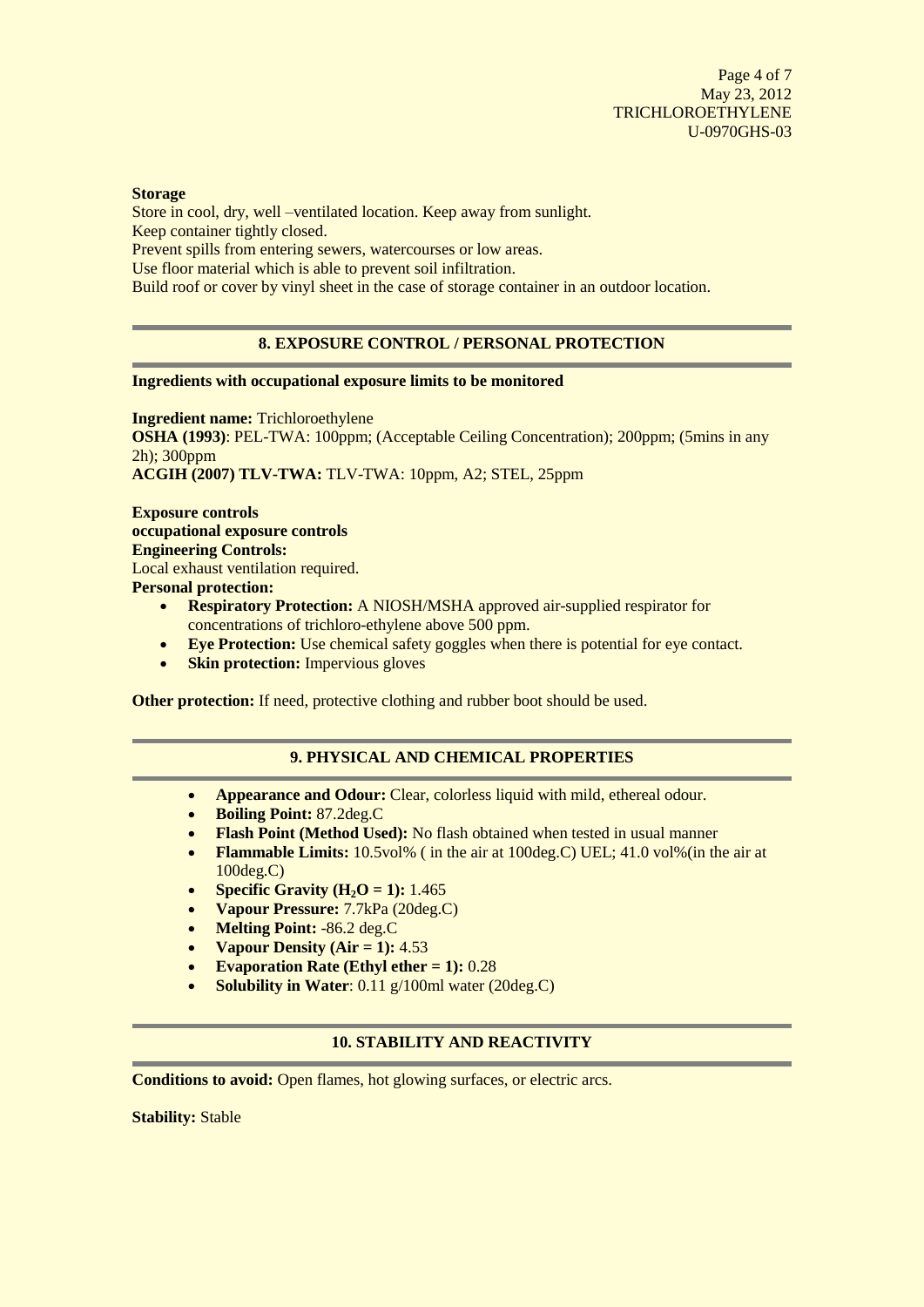**Materials to avoid (Incompatibilities):** May react violently with alkali and alkaline earth metals such as sodium, potassium and barium. Avoid mixing with caustic soda, caustic potash, or oxidizing materials.

### **Hazardous decomposition products:** Hydrogen chloride, phosgene.

Risk of flash and explosion in the case of contact high energy igniters or oxygen in concentrated amount atmosphere. May form toxicity gases by decomposition.

The substance decomposes on contact with strong alkali producing dichloroacetylene, which increases fire hazard. Reacts violently with metal powders such as magnesium, aluminium, titanium, and barium. Slowly decomposed by light in presence of moisture, with formation of corrosive hydrochloric acid.

## **11. TOXICOLOGICAL INFORMATION**

## **Health Hazardous (Acute and Chronic):**

## **Animal Data:**

- $-LD50$  (oral, rat) = 3670 mg/kg
- $-LD50$  (oral, mouse) = 2402 mg/kg
- $-LC50$  (inhalation, mouse) = 8450 ppm for 4 hours

## **Mutagenicity Data:**

- -Ames Assay : negative
- Chromosome Aberration: negative

## **Carcinogenicity**

- NTP: N/E
- **IARC Monographs: 2A**
- ACGIH: A5
- $\bullet$  EU:3
- OSHA Regulated: N/E

This substance causes cancer in mice, and there is no evidence that it is a carcinogen in rats. Humans exposed to this substance have not been studied well enough to give much information. The epidemiological human studies report that it is not clear whether this substance causes cancer. (But you should treat this substance as a likely cause of human cancer.)

### **Other information**

The most famous symptom of acute intoxication is narcotic action. Many fatal accidents were reported. Repeated exposure can damage the liver and kidneys.

Irritating to skin because this substance can dissolve your skin's natural protective oils. Frequent or prolonged skin contact can cause irritation and dermatitis (skin rash), with dryness,

redness, flaking, and cracking of the skin.

Though this substance can be absorbed into the body slowly through healthy skin.

## **12. ECOLOGICAL INFORMATION**

**Biodegradability:** BOD 2.4% **Bioaccumulation:** Bio concentration factor: <17/6weeks **Fish Toxicity:**  guppy LC50(7days) 55ppm, fathead minnow LC50 (48h) 53.3mg/l (running water) fathead minnow LC50 (96h) 40.7mg/l (running water)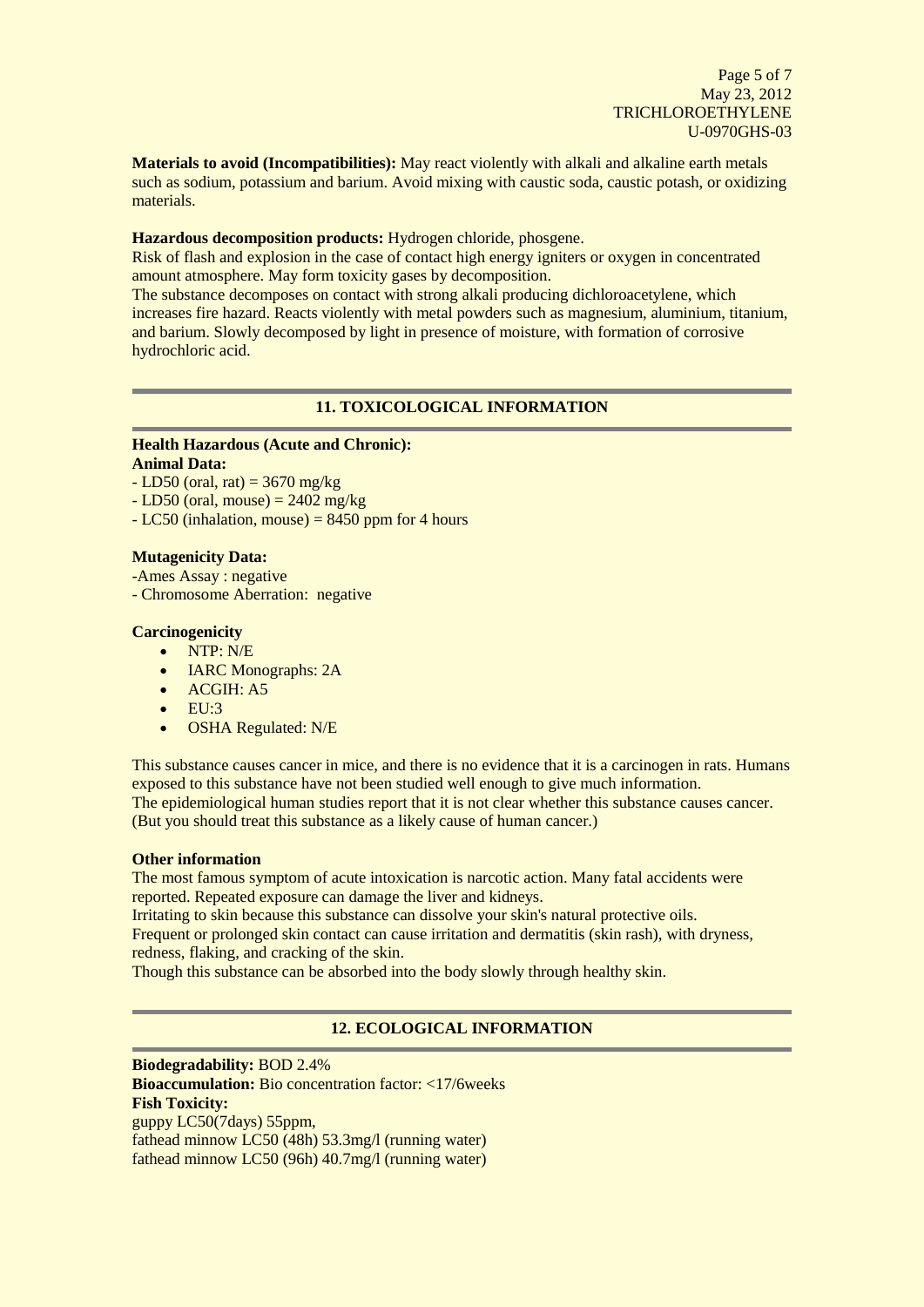Page 6 of 7 May 23, 2012 TRICHLOROETHYLENE U-0970GHS-03

fathead minnow LC50 (48h) 66.8mg/l (still water) killifish LC50 (48h) 59mgl

### **Other information**

The life time in the air : 0.018year (estimation) Global warming potential  $(CFC11=1)$  : <0.001 (estimation)

## **13. DISPOSAL CONSIDERATIONS**

Contaminated sawdust, vermiculite or porous surface must be disposed of in a permitted hazardous waste management facility. Recovered liquids may be reprocessed or incinerated or must be treated in a permitted hazardous waste management facility. Care must be taken when using or disposing of chemical materials and/or their containers to prevent environmental contamination.

Comply with national and local regulations Do not dump this product into sewers, on the ground or into any body of water.

## **14. TRANSPORT INFORMATION**

**Land transport (ADR/RID): UN:** 1710 **Proper Shipping Name:** TRICHLOROETHYLENE **Class:** 6.1 **Packing Group:** III

**Sea transport (IMDG 29th amendment!): UN:** 1710 **Proper Shipping Name:** TRICHLOROETHYLENE **Class:** 6.1 **Packing Group: III Marine pollutant:** YES

**Air transport (ICAO/IATA, edition 2003): UN:** 1710 **Proper Shipping Name:** TRICHLOROETHYLENE **Class:** 6.1 **Packing Group:** III

## **15. REGULATORY INFORMATION**

**Ensure this materials in compliance with federal requirements and ensure conformity to local regulation.**

### **Other information**

**Classification**

**EEC Classification:** Xi( irritant); R36/38 (Irritating to eyes and skin) **Hazard symbol**: T (Toxic) **Risk phrases:** R45-36/38-52/53-67(May cause cancer.)-(Irritating to eyes and skin.)- (Harmful to aquatic organisms, may cause long-term adverse effects in aquatic environment.)-(Vapours may drowsiness and dizziness.)